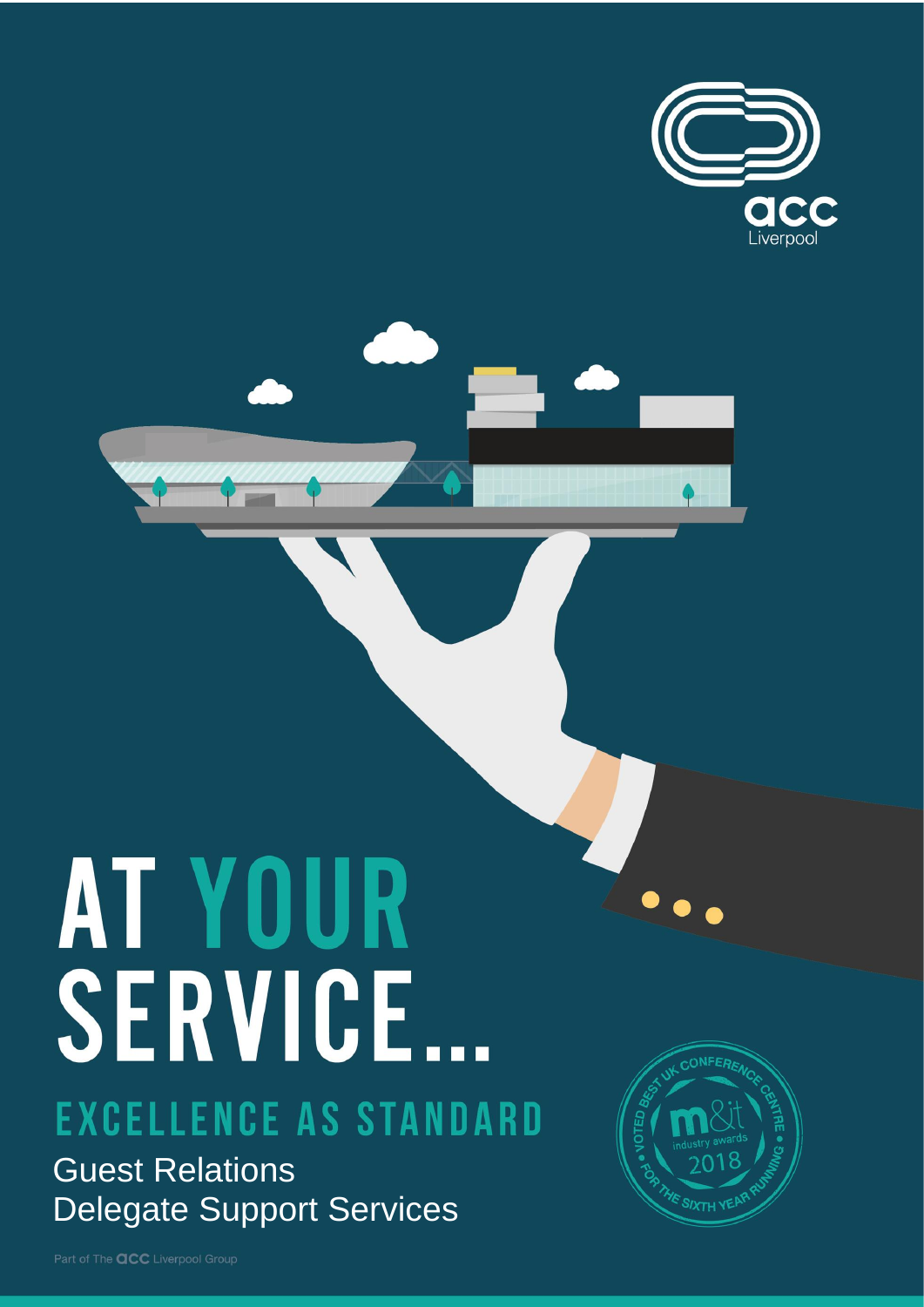# **AT YOUR SERVICE.. EXCELLENCE AS STANDARD**

exhibition centre liverpool

exhibition

Exhibition Centre Liverpool's Guest Relations team provide a friendly concierge service before you arrive in the city and for the duration of your stay.

From restaurant bookings to printing and taxi services, the team is on hand to ensure your visit to Exhibition Centre Liverpool is an enjoyable one.

Ahead of your arrival we have put together a selection of useful information to help you make the most of your visit.

# **Privilege Card**

The Exhibition Centre Liverpool Privilege Card is available to every visitor. It is packed with offers, discounts and privileges across a range of attractions throughout Liverpool. Some of the city's leading brands and best known attractions will welcome you with special deals when your card is presented in their venues. Every visitor receives an Exhibition Centre Liverpool Privilege Card on arrival, available from Guest Relations. Find out more [here.](https://www.accliverpool.com/visiting-us/delegate-services/delegate-card/)

# **Ticket to Ride**

For visitors enjoying a longer stay in Liverpool, tickets for some of the city's best attractions are available to purchase directly from our Guest Relations team. See the sights from a City Explorer open top bus, sample the delights of Liverpool's Gin Distillery or take a walking tour of the world famous waterfront. Simply drop by the Guest Relations desk in Exhibition Centre Liverpool's Atrium for more information\*.

Attractions include:

- City Explorer Liverpool
- Liverpool Gin Distillery
- Beatles Story
- RIBA Walking Tours
- The British Music Experience

And more…

\*Tickets are only available to purchase via debit or credit card